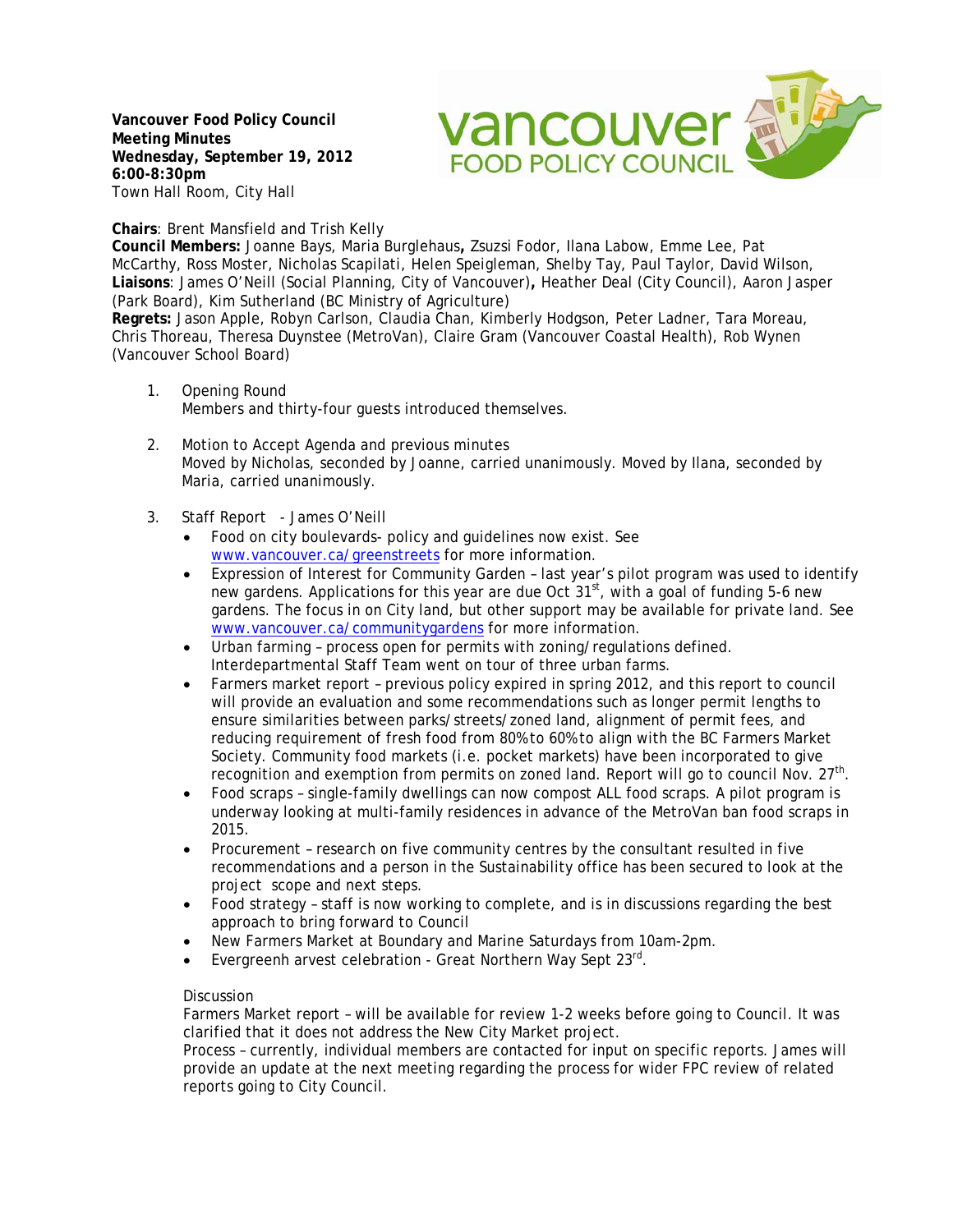- 4. Update on Park Board Local Food Assets Task Force Aaron Jasper Created in late spring, the Task Force has met twice and aims to provide recommendations to Park Board by June 2013. Three working groups were formed - 1. Land (chaired by Ross Moster) urban farming, gardens, orchards, composting; 2. Facilities (chaired by Trish Kelly) procurement, community kitchens, greenhouses, etc. and 3. Capacity building and programs(chaired by Ian Marcuse) - access and programs, Neighbourhood Food Networks, space. The working groups will meet twice before the main group meets again in December. The Task Force will be examining questions such as: What local food assets exist? Given the vision and Food Strategy, where are best opportunities to leverage assets to support local food (short and long term priorities? What quick actions can be done while planning underway? Who are key partners? What opportunities exist to leverage other resources and information? FPC members interested in participating in working groups are asked to contact Aaron.
- 5. Next Steps in Finalizing Work plans Brent Mansfield The FPC is seeking clear actions with timelines from working groups. Brent to send out template for groups to complete (leads/co-leads, members, partner orgs, key actions with timelines, budget if needed). To be approved at October meeting, then posted on blog/web to generate more interest. Confirmed working groups: Policy landscapes, Neighbourhoods, FEDAP, Food Waste, Information/Accessibility/Literacy. Supply/Value Chain group may be integrated into other working groups. Emme, Shelby, Zsuzsi, Maria, Ross, and Veronique (guest) will meet with Brent to discuss role of Research.
- 6. Introduction of theme Presentation by Zsuzsi Fodor, Neighbourhood Food Network lead Zsuzsi provided an overview of the report 'Sustainability on the table', which examines the sustainability of the Neighbourhood Food Networks (NFNs). Over the past three years, NFNs have increased, with ten now in existence. NFNs can be loosely defined as 'Coalitions of members and agencies who work collaboratively to increase capacity at the neighbourhood scale'. Although each network has evolved independently, all were born from grassroots movements seeking to address food vulnerabilities. They work to contribute to both human and physical community infrastructure, and are aligned with the Greenest City Action Plan to increase neighbourhood food assets. In the future, it is hoped that using concepts such as the New City Market, they could evolve into [community food centres](http://cfccanada.ca/) (such as [The Stop](http://www.thestop.org/) in Toronto), to encourage social enterprise and a social economy. The report provided four recommendations – 1. Deepen and strengthen funding collaborations, 2. Build and bridge social and food systems capital, 3. Communicate the NGN movement, and 4. Align policy - including timelines and specific actions.

Ross then explained the approach of Village Vancouver, which houses more informal food networks that host activities, collaborate with other groups, involving people based on their interests. Village Vancouver is also involved in broader initiatives such as the FEDAP project, an internal food strategy, and a pilot project in Kitsilano exploring a food resilient neighbourhood.

Discussion on potential roles for the FPC:

- The NFNs are working on an iBook project to be released at the Sustenance Festival and need an iPad.
- Access to space/facilities for meetings Park Board Task Force members can advocate for this
- Help start new networks by provide funding for meetings, as in the past. This needs to be reexamined in current context.
- Communicate NFN movement to public.
- Convene meetings with policy makers, politicians, help with public forums, use contacts.
- Members can connect directly with local networks.
- Web developer is needed to promote networks (there may be an opportunity to post content on the City's Food Policy website when it is updated, which could lead to independent url).